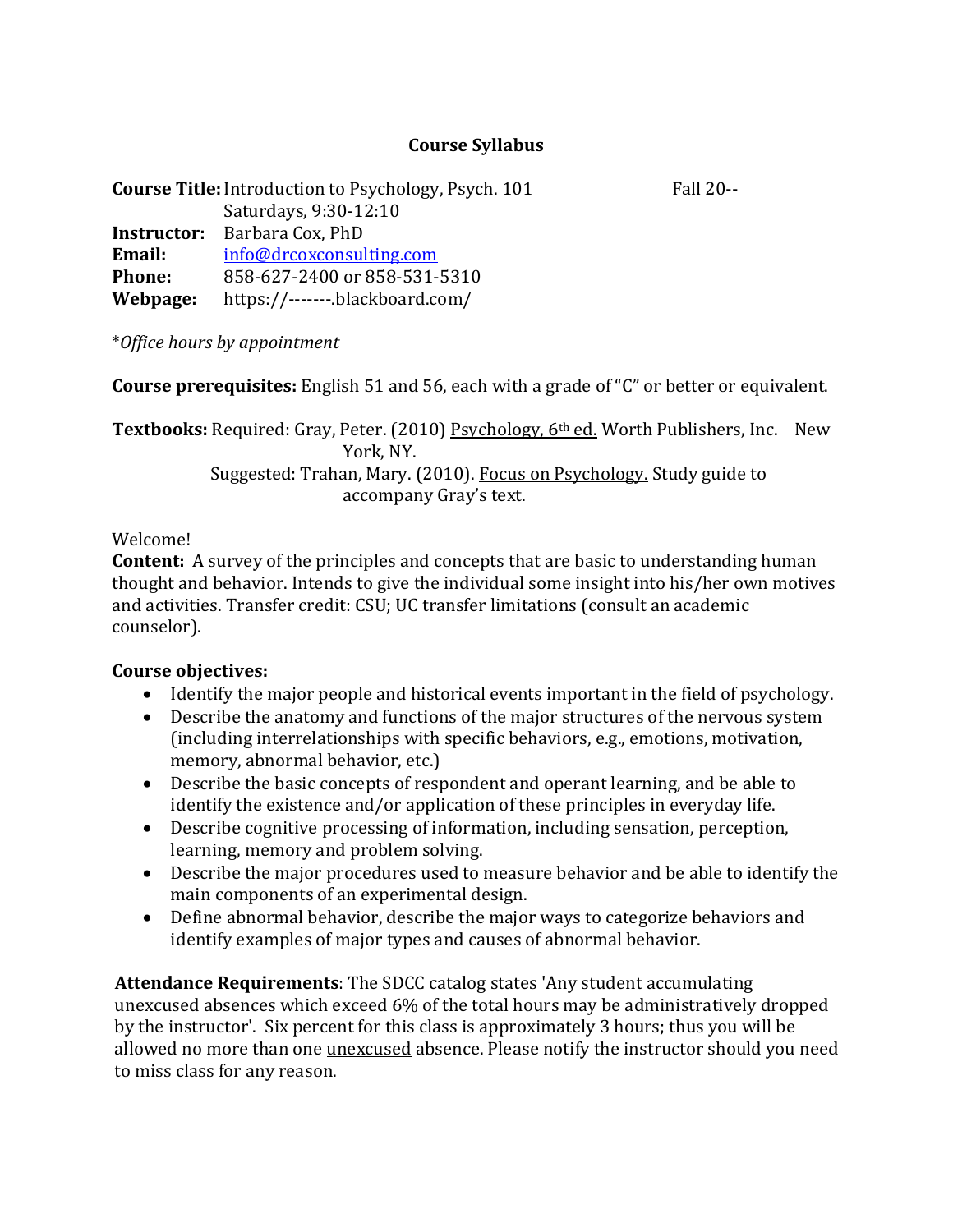**Student responsibilities**: The SDCC catalog states that 'No student may interfere with another student's opportunity to learn'. You will be dropped from the class if you exhibit such interfering behavior as stated in catalog. Additionally, if you fail to demonstrate sufficient academic progress as specified in the written grading and performance standards for the course, you may be dropped. Notification of this failure may be made through grading procedures, conferences or official notification. Also, all homework must be turned in on-time; no late homework will be accepted. Homework description is in separate document.

### **Weight of grades**:

| Midterm exam  | 25% |
|---------------|-----|
| Final exam    | 25% |
| Homework      | 30% |
| Attendance    | 10% |
| Participation | 10% |
|               |     |

**Accommodation of disability**: Students with disabilities who need academic accommodations should discuss options with the instructor as soon as possible in order to best accommodate your needs.

**Change of syllabus**: If changes need to be made to the syllabus, students will be notified of the changes during a regularly scheduled class. It is the student's responsibility to ensure that they obtain any changes that are made. Instructor reserves the right to change the syllabus as needed.

| <b>Week</b> | Topic/Assignment      | <b>Readings</b>    | <b>Assignments Due</b> |
|-------------|-----------------------|--------------------|------------------------|
| 1.09/07     | Introduction, History | Chapter 1          |                        |
| 2.09/14     | Methods,              | Chapter 2          |                        |
|             | Adaptiveness of       |                    |                        |
|             | behavior              |                    |                        |
| 3.09/21     | Learning I            | Chapters 3 and 4   |                        |
| 4.09/28     | Learning II           | Chaper 4 (Cont.)   | HW #1 (Field Essay)    |
| 5.10/05     | Nervous System        | Chapter 5          |                        |
| 6.10/12     | Motivation, Sleep,    | Chapter 6          |                        |
|             | Emotion               |                    |                        |
| 7.10/19     | Sensation/Perception, | Chapters 7 and 8   | HW #2 (Practice        |
|             | Review of Chapters 1- | (intro only)       | Questions)             |
|             | 8, practice quiz      |                    |                        |
| 8.10/26     | Midterm (approx. 1.5  |                    |                        |
|             | hrs) and misc. review |                    |                        |
| 9.11/02     | Thought and           | Chapter 11         |                        |
|             | Language              |                    |                        |
| 10.11/09    | Social Development    | Chapter 11 (Cont.) | HW#3 (Mind-body        |
|             | I/Review Midterm      |                    | Essay)                 |

#### **Schedule of Lectures, Exams and Assignments**